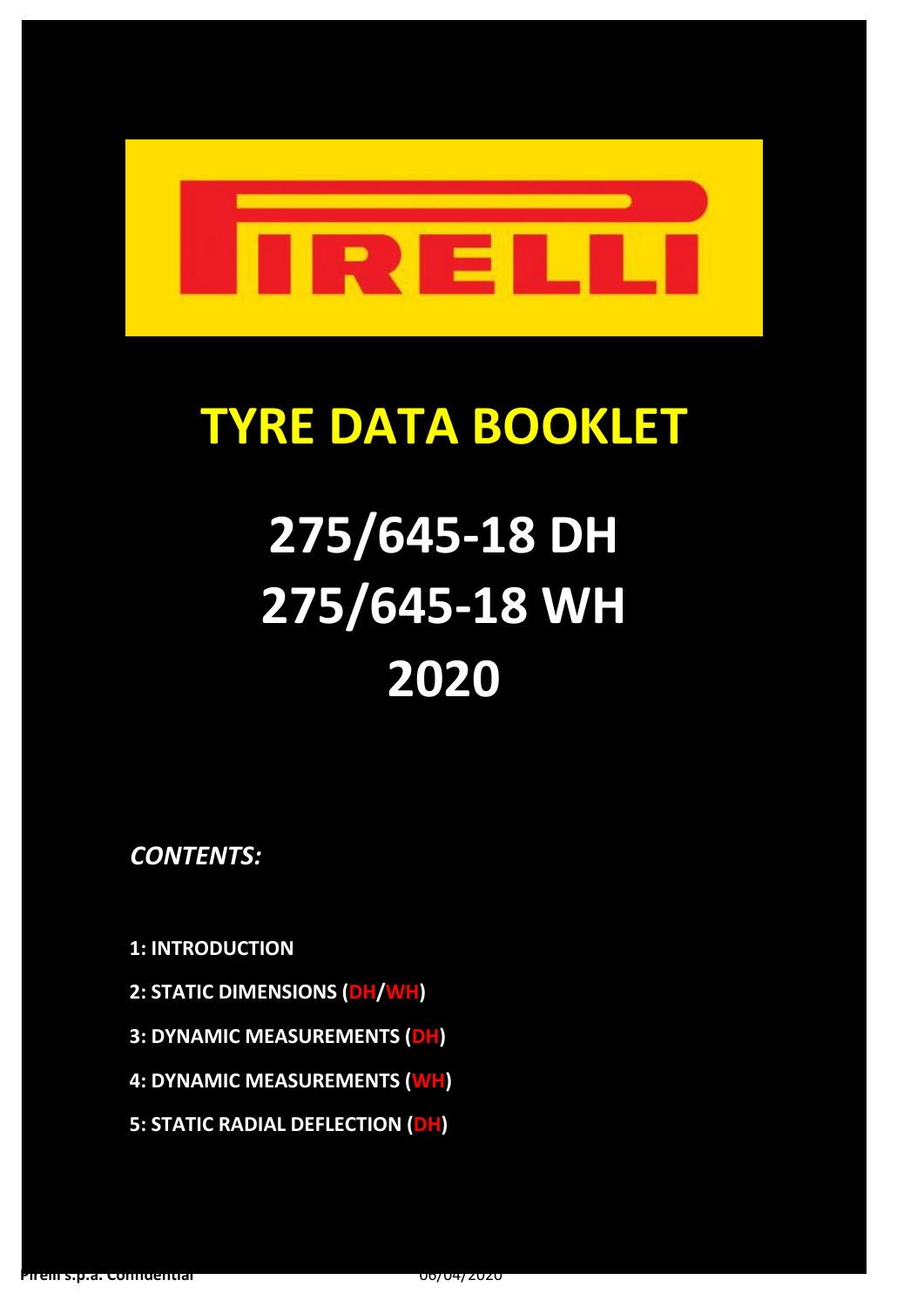

## *INTRODUCTION*

### **INTRODUCTION**

This document provides the user with technical information regarding several aspects of the tyre characteristics. The data was acquired using indoor testing methods on physical tyres.

For individual car fitments, usage guidelines and prescriptions for camber and pressure please refer to the relevent Pirelli Technical Booklet, which is included as part of this Pirelli Data Package.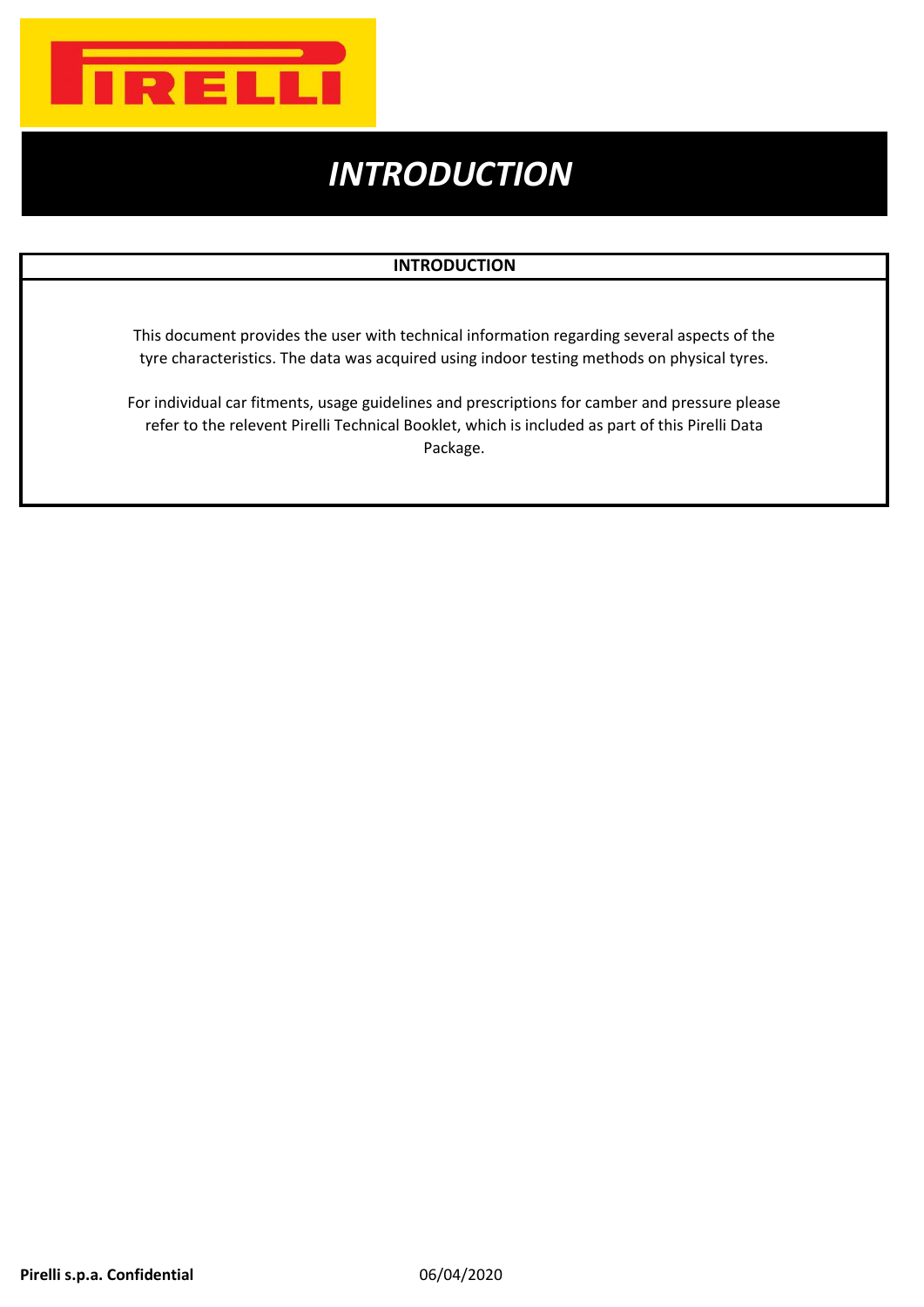

## *STATIC MEASUREMENTS*

| <b>Slick Tyres</b>       |             |               |                         |                  |  |  |  |  |  |  |
|--------------------------|-------------|---------------|-------------------------|------------------|--|--|--|--|--|--|
| Nominal Weight<br>Size & |             | Max Width (C) | Circumference $(\pi D)$ | Tread Width (Cb) |  |  |  |  |  |  |
| <b>Fitment</b>           | (kilograms) | (mm)          | (mm)                    | (mm)             |  |  |  |  |  |  |
| 275/645-18               |             |               |                         |                  |  |  |  |  |  |  |
| <b>DH</b>                | 9.8         | 282           | 2040                    | 280              |  |  |  |  |  |  |
| 18"x10.0J                |             |               |                         |                  |  |  |  |  |  |  |

| <b>Wet Tyres</b>              |                |               |                         |                  |  |  |  |  |  |  |
|-------------------------------|----------------|---------------|-------------------------|------------------|--|--|--|--|--|--|
| Size &                        | Nominal Weight | Max Width (C) | Circumference $(\pi D)$ | Tread Width (Cb) |  |  |  |  |  |  |
| (kilograms)<br><b>Fitment</b> |                | (mm)          | (mm)                    | (mm)             |  |  |  |  |  |  |
| 275/645-18                    |                |               |                         |                  |  |  |  |  |  |  |
| <b>WH</b><br>TBA              |                | TBA           | TBA                     | TBA              |  |  |  |  |  |  |
| 18"x10.0J                     |                |               |                         |                  |  |  |  |  |  |  |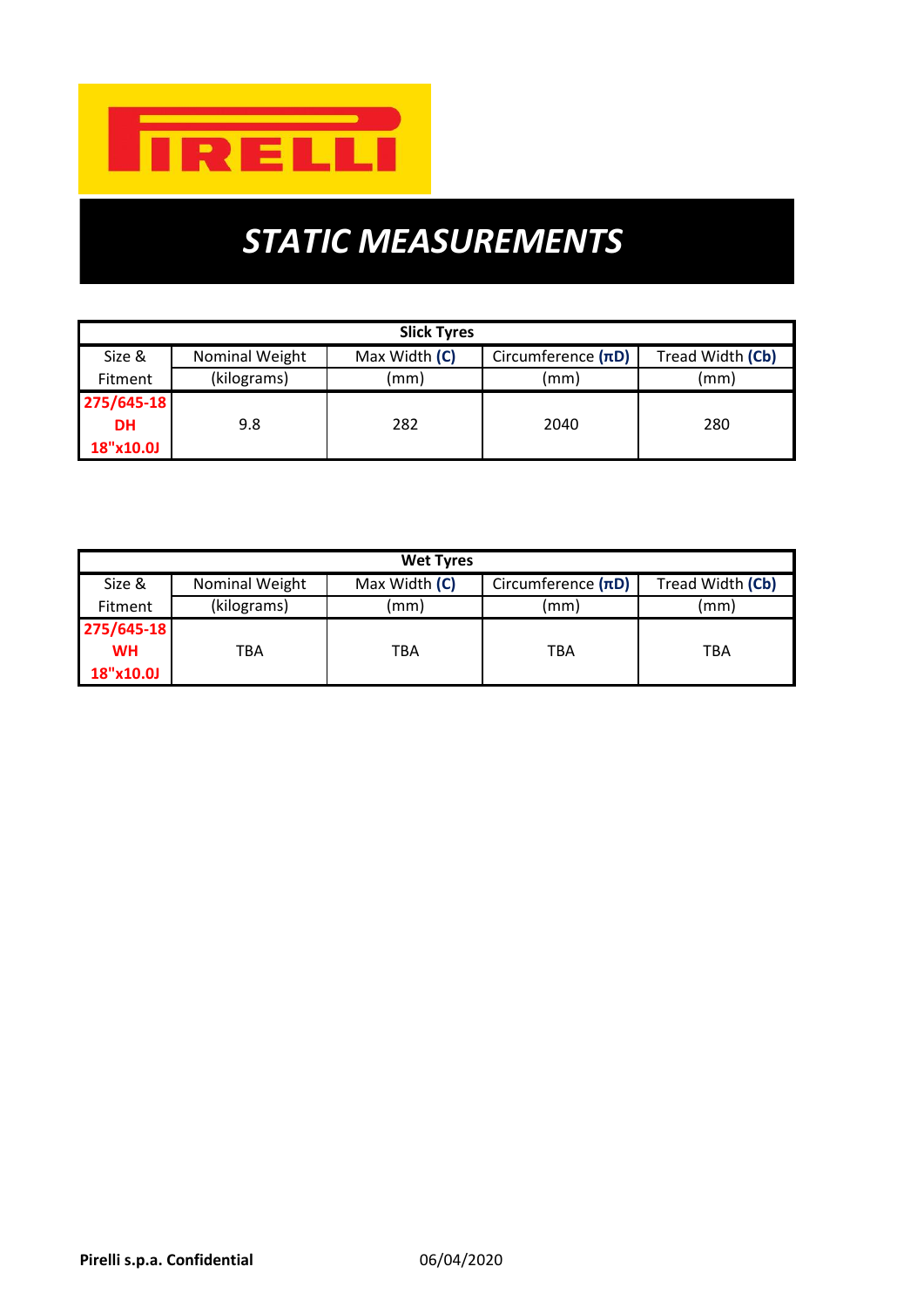

## **DYNAMIC MEASUREMENTS @ 2.0bar (29psi), CA 0.0°**

## *275/645-18x10.0J DH*

|        |              |                                                                                                                                                                                                                                                                                                                               |                |     |       |       |  | LOAD [kg] |       |             |       |
|--------|--------------|-------------------------------------------------------------------------------------------------------------------------------------------------------------------------------------------------------------------------------------------------------------------------------------------------------------------------------|----------------|-----|-------|-------|--|-----------|-------|-------------|-------|
|        |              | 150                                                                                                                                                                                                                                                                                                                           | 300            | 450 | 600   | 750   |  | 150       | 300   | 450         | 600   |
|        |              | LOAD [kg]<br>20 323.2<br>$317.7$ 313.1<br>308.6<br>60 323.1<br>318.2<br>313.7<br>309.1<br>[km/h]<br>100 323.4<br>318.8 314.1<br>309.3<br>140 323.9 319.5<br>314.9<br>309.7<br>SPEED<br>180 324.8 320.5 316.0 310.8<br>220 326.2<br>322.0<br>312.2<br>317.4<br>323.8<br>328.0<br>313.8<br>319.2<br>280 329.4 324.9 320.3 314.6 | 20 321.0 318.7 |     | 317.9 | 317.4 |  |           |       |             |       |
|        |              |                                                                                                                                                                                                                                                                                                                               |                |     |       |       |  | 60 320.7  | 318.8 | 318.0       | 317.5 |
| [km/h] |              |                                                                                                                                                                                                                                                                                                                               |                |     |       |       |  | 100 320.9 | 319.1 | 318.3 317.8 |       |
|        |              |                                                                                                                                                                                                                                                                                                                               |                |     |       |       |  | 140 321.5 | 319.8 | 319.0       | 318.4 |
| SPEED  |              |                                                                                                                                                                                                                                                                                                                               |                |     |       |       |  | 180 322.5 | 320.7 | 319.9       | 319.4 |
|        |              |                                                                                                                                                                                                                                                                                                                               |                |     |       |       |  | 220 323.9 | 322.0 | 321.3       | 320.9 |
|        | 260 <b>I</b> |                                                                                                                                                                                                                                                                                                                               |                |     |       |       |  | 260 325.8 | 323.9 | 323.2       | 322.9 |
|        |              |                                                                                                                                                                                                                                                                                                                               |                |     |       |       |  | 280 327.1 | 325.2 | 324.3 324.0 |       |

### *LOADED RADIUS ROLLING RADIUS*

|     |                      | LOAD [kg]                    |       |     |        | LOAD [kg] |                             |     |             |     |  |
|-----|----------------------|------------------------------|-------|-----|--------|-----------|-----------------------------|-----|-------------|-----|--|
| 150 | 300                  | 450                          | 600   | 750 |        | 150       | 300                         | 450 | 600         | 750 |  |
|     |                      | 23.2 317.7 313.1             | 308.6 |     |        |           | 20 321.0 318.7 317.9 317.4  |     |             |     |  |
|     |                      | 23.1   318.2   313.7   309.1 |       |     |        |           | 60 320.7 318.8 318.0 317.5  |     |             |     |  |
|     | 23.4   318.8   314.1 |                              | 309.3 |     | [km/h] |           | 100 320.9 319.1             |     | 318.3 317.8 |     |  |
|     |                      | 23.9   319.5   314.9   309.7 |       |     |        |           | 140 321.5 319.8 319.0 318.4 |     |             |     |  |
|     |                      | 24.8 320.5 316.0             | 310.8 |     |        |           | 180 322.5 320.7 319.9 319.4 |     |             |     |  |
|     |                      | 26.2 322.0 317.4 312.2       |       |     | SPEED  |           | 220 323.9 322.0 321.3 320.9 |     |             |     |  |
|     |                      | 28.0 323.8 319.2             | 313.8 |     |        |           | 260 325.8 323.9 323.2 322.9 |     |             |     |  |
|     |                      | 29.4 324.9 320.3 314.6       |       |     |        |           | 280 327.1 325.2 324.3 324.0 |     |             |     |  |

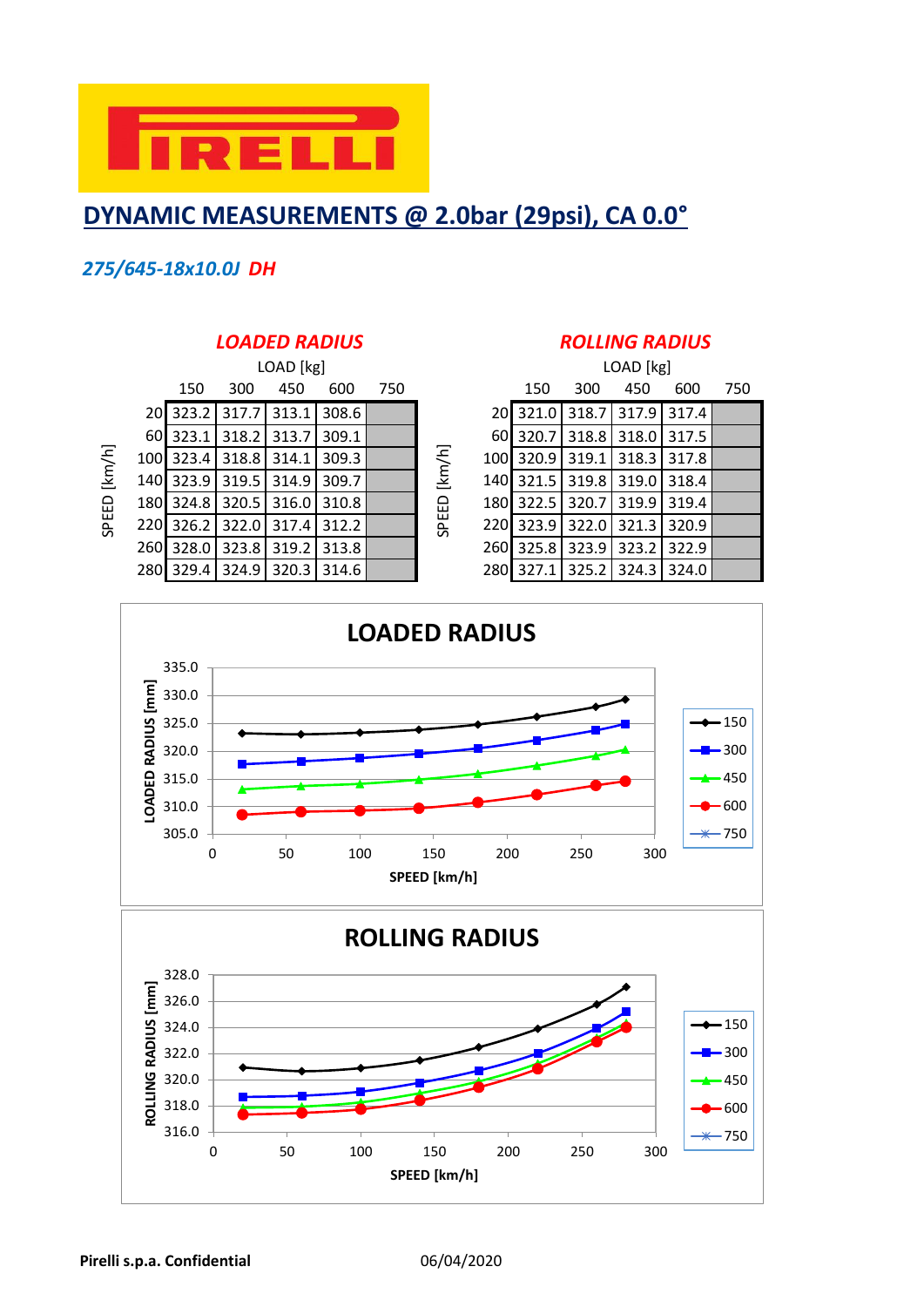

## **DYNAMIC MEASUREMENTS @ 2.0bar (29psi), CA 0.0°**

### *275/645-18x10.0J WH*



| LOAD [kg] |     |     |     |     |                                    |                                                                                                                                                                                                                                                                                                                                                                                                                                                                                                                                                          | LOAD [kg] |    |                                         |     |     |     |     |
|-----------|-----|-----|-----|-----|------------------------------------|----------------------------------------------------------------------------------------------------------------------------------------------------------------------------------------------------------------------------------------------------------------------------------------------------------------------------------------------------------------------------------------------------------------------------------------------------------------------------------------------------------------------------------------------------------|-----------|----|-----------------------------------------|-----|-----|-----|-----|
| 51        | 153 | 331 | 510 | 637 | 764                                |                                                                                                                                                                                                                                                                                                                                                                                                                                                                                                                                                          |           | 51 | 153                                     | 331 | 510 | 637 | 764 |
|           |     |     |     |     | 22.2 318.6 312.6 307.3 303.6 299.8 |                                                                                                                                                                                                                                                                                                                                                                                                                                                                                                                                                          |           |    | 30 323.3 320.5 318.6 317.5 317.1 316.7  |     |     |     |     |
|           |     |     |     |     | 23.6 320.0 314.1 308.9 305.2 301.4 | $[km/h] % \begin{minipage}[b]{0.5\linewidth} \centering \centerline{\includegraphics[width=0.5\linewidth]{pss-11000N100.pdf}} \centerline{\includegraphics[width=0.5\linewidth]{pss-11000N100.pdf}} \centerline{\includegraphics[width=0.5\linewidth]{pss-11000N100.pdf}} \centerline{\includegraphics[width=0.5\linewidth]{pss-11000N100.pdf}} \centerline{\includegraphics[width=0.5\linewidth]{pss-11000N100.pdf}} \centerline{\includegraphics[width=0.5\linewidth]{pss-11000N100.pdf}} \centerline{\includegraphics[width=0.5\linewidth]{pss-11000$ |           |    | 100 324.6 321.5 319.5 318.4 317.9 317.6 |     |     |     |     |
|           |     |     |     |     | 25.6 322.3 316.9 311.8 308.2 304.6 |                                                                                                                                                                                                                                                                                                                                                                                                                                                                                                                                                          |           |    | 180 326.5 323.4 321.4 320.4 320.0 319.7 |     |     |     |     |
|           |     |     |     |     | 28.0 325.1 320.1 315.2 311.8 308.4 |                                                                                                                                                                                                                                                                                                                                                                                                                                                                                                                                                          |           |    | 250 329.0 325.9 324.0 323.2 322.9 322.8 |     |     |     |     |
|           |     |     |     |     |                                    | SPEED                                                                                                                                                                                                                                                                                                                                                                                                                                                                                                                                                    |           |    |                                         |     |     |     |     |
|           |     |     |     |     |                                    |                                                                                                                                                                                                                                                                                                                                                                                                                                                                                                                                                          |           |    |                                         |     |     |     |     |

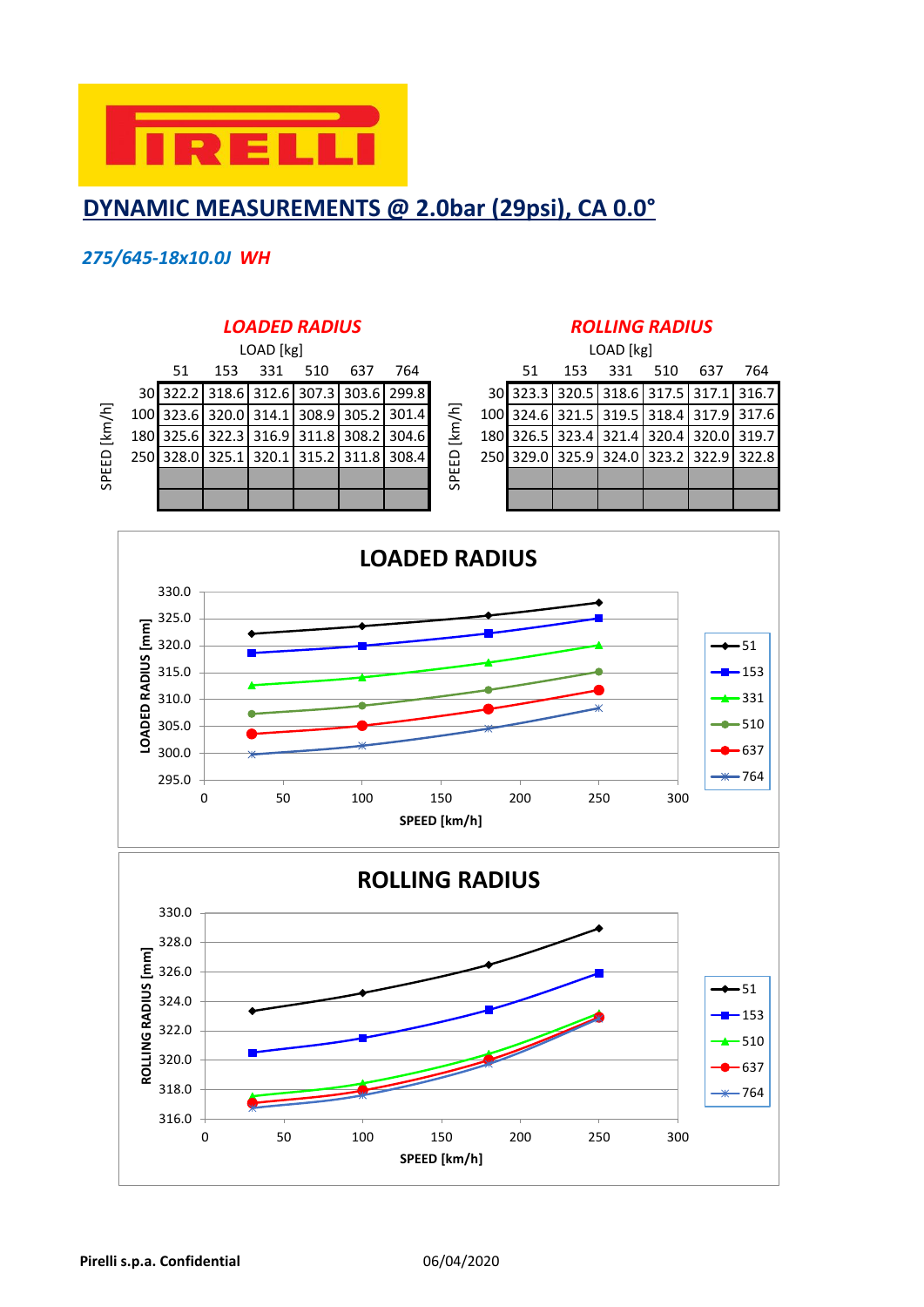

## *STATIC RADIAL DEFLECTION – 275/645-18x10.0J @ CA 0.0 ° DH*

|           | <b>Inflation Pressure [bar]</b> |                  |      |      |      |      |      |  |  |  |
|-----------|---------------------------------|------------------|------|------|------|------|------|--|--|--|
| Load [kg] | 2.6                             | $\overline{2.4}$ | 2.2  | 2.0  | 1.8  | 1.6  | 1.4  |  |  |  |
| 0         | 0.0                             | 0.0              | 0.0  | 0.0  | 0.0  | 0.0  | 0.0  |  |  |  |
| 25        | 0.7                             | 0.7              | 0.7  | 0.7  | 0.8  | 0.9  | 1.0  |  |  |  |
| 50        | 1.4                             | 1.4              | 1.4  | 1.5  | 1.7  | 1.8  | 2.1  |  |  |  |
| 75        | 2.0                             | 2.1              | 2.2  | 2.2  | 2.5  | 2.7  | 3.1  |  |  |  |
| 100       | 2.7                             | 2.7              | 2.9  | 2.9  | 3.3  | 3.6  | 4.0  |  |  |  |
| 125       | 3.3                             | 3.4              | 3.6  | 3.7  | 4.1  | 4.5  | 5.0  |  |  |  |
| 150       | 4.0                             | 4.1              | 4.3  | 4.4  | 5.0  | 5.4  | 6.0  |  |  |  |
| 175       | 4.6                             | 4.7              | 5.0  | 5.2  | 5.8  | 6.3  | 7.0  |  |  |  |
| 200       | 5.3                             | 5.4              | 5.7  | 5.9  | 6.6  | 7.2  | 7.9  |  |  |  |
| 225       | 5.9                             | 6.0              | 6.4  | 6.6  | 7.4  | 8.1  | 8.9  |  |  |  |
| 250       | 6.6                             | 6.7              | 7.1  | 7.4  | 8.2  | 8.9  | 9.9  |  |  |  |
| 275       | 7.2                             | 7.4              | 7.8  | 8.1  | 9.0  | 9.8  | 10.8 |  |  |  |
| 300       | 7.8                             | 8.0              | 8.5  | 8.9  | 9.8  | 10.7 | 11.8 |  |  |  |
| 325       | 8.5                             | 8.7              | 9.1  | 9.6  | 10.6 | 11.6 | 12.8 |  |  |  |
| 350       | 9.1                             | 9.3              | 9.8  | 10.4 | 11.4 | 12.4 | 13.7 |  |  |  |
| 375       | 9.7                             | 10.0             | 10.5 | 11.1 | 12.2 | 13.3 | 14.7 |  |  |  |
| 400       | 10.4                            | 10.6             | 11.2 | 11.9 | 13.0 | 14.2 | 15.6 |  |  |  |
| 425       | 11.0                            | 11.3             | 11.9 | 12.6 | 13.8 | 15.1 | 16.6 |  |  |  |
| 450       | 11.6                            | 11.9             | 12.6 | 13.4 | 14.6 | 15.9 | 17.5 |  |  |  |
| 475       | 12.2                            | 12.6             | 13.3 | 14.1 | 15.4 | 16.8 | 18.5 |  |  |  |
| 500       | 12.9                            | 13.2             | 14.0 | 14.9 | 16.2 | 17.7 | 19.4 |  |  |  |
| 525       | 13.5                            | 13.9             | 14.7 | 15.6 | 17.0 | 18.5 | 20.4 |  |  |  |
| 550       | 14.1                            | 14.6             | 15.4 | 16.4 | 17.8 | 19.4 | 21.3 |  |  |  |
| 575       | 14.7                            | 15.2             | 16.0 | 17.1 | 18.6 | 20.3 | 22.2 |  |  |  |
| 600       | 15.4                            | 15.9             | 16.7 | 17.9 | 19.4 | 21.1 | 23.2 |  |  |  |
| 625       | 16.0                            | 16.5             | 17.4 | 18.7 | 20.2 | 22.0 | 24.1 |  |  |  |
| 650       | 16.6                            | 17.1             | 18.1 | 19.4 | 21.0 | 22.8 | 25.1 |  |  |  |
| 675       | 17.2                            | 17.8             | 18.8 | 20.2 | 21.8 | 23.7 | 26.0 |  |  |  |
| 700       | 17.8                            | 18.4             | 19.5 | 20.9 | 22.6 | 24.6 | 26.9 |  |  |  |
| 725       | 18.5                            | 19.1             | 20.2 | 21.7 | 23.4 | 25.4 | 27.9 |  |  |  |
| 750       | 19.1                            | 19.7             | 20.8 | 22.4 | 24.2 | 26.3 | 28.8 |  |  |  |
| 775       | 19.7                            | 20.4             | 21.5 | 23.2 | 25.0 | 27.2 | 29.8 |  |  |  |
| 800       | 20.3                            | 21.0             | 22.2 | 23.9 | 25.8 | 28.0 | 30.7 |  |  |  |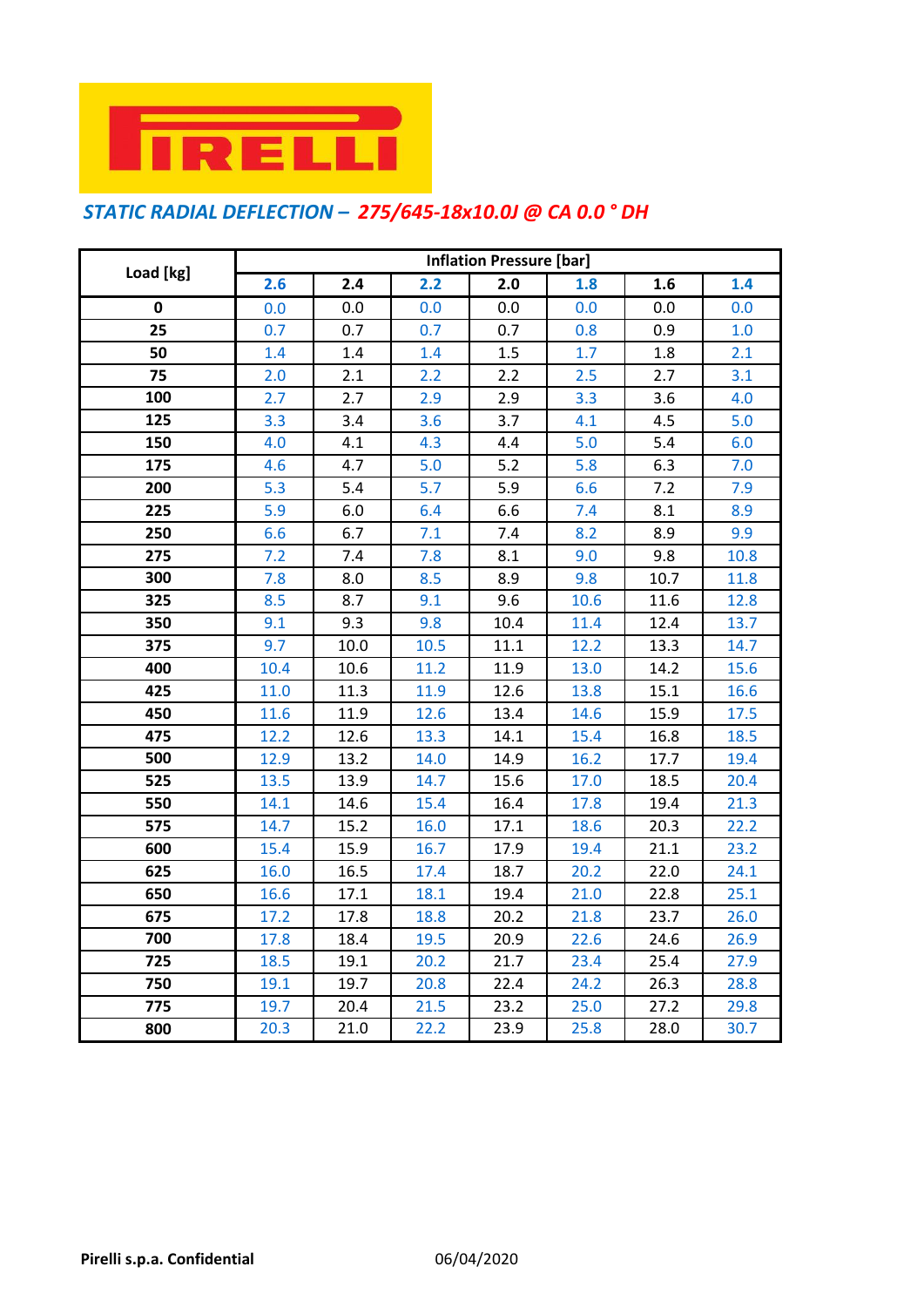

*STATIC RADIAL DEFLECTION – 275/645-18x10.0J @ CA 0.0° DH*

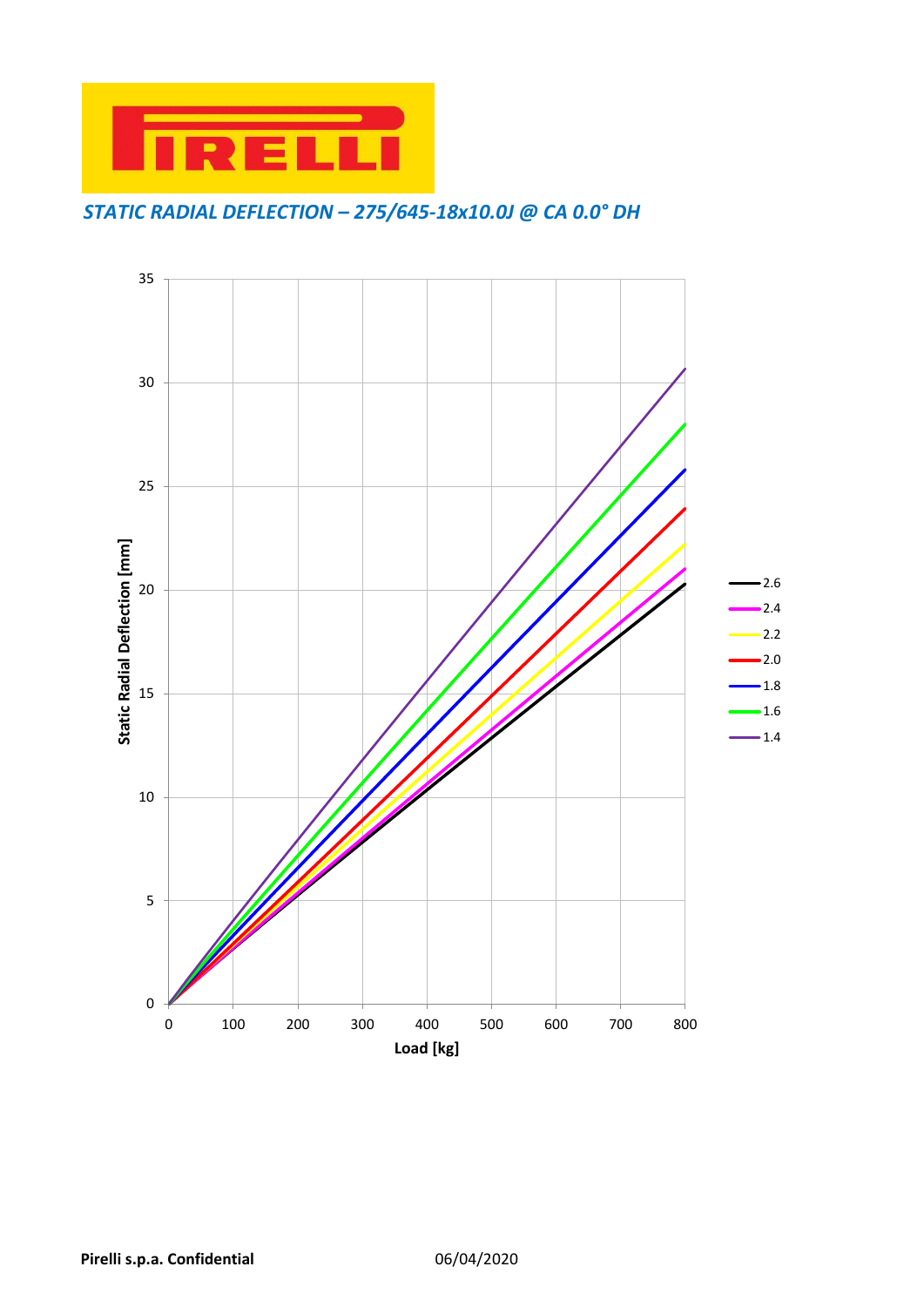

## *STATIC RADIAL DEFLECTION – 275/645-18x10.0J @ CA -3.0 ° DH*

|           | Inflation Pressure [bar] |      |      |      |      |      |      |  |  |  |
|-----------|--------------------------|------|------|------|------|------|------|--|--|--|
| Load [kg] | 2.6                      | 2.4  | 2.2  | 2.0  | 1.8  | 1.6  | 1.4  |  |  |  |
| 0         | 0.0                      | 0.0  | 0.0  | 0.0  | 0.0  | 0.0  | 0.0  |  |  |  |
| 25        | 1.2                      | 1.2  | 1.2  | 1.1  | 1.4  | 1.4  | 1.5  |  |  |  |
| 50        | 2.1                      | 2.1  | 2.2  | 2.1  | 2.5  | 2.7  | 2.8  |  |  |  |
| 75        | 3.0                      | 3.0  | 3.2  | 3.1  | 3.6  | 3.8  | 4.0  |  |  |  |
| 100       | $3.8\,$                  | 3.8  | 4.1  | 4.0  | 4.6  | 4.9  | 5.2  |  |  |  |
| 125       | 4.6                      | 4.7  | 4.9  | 4.9  | 5.5  | 6.0  | 6.3  |  |  |  |
| 150       | 5.4                      | 5.5  | 5.8  | 5.7  | 6.5  | 7.0  | 7.4  |  |  |  |
| 175       | 6.1                      | 6.2  | 6.6  | 6.6  | 7.4  | 8.0  | 8.5  |  |  |  |
| 200       | 6.8                      | 7.0  | 7.4  | 7.4  | 8.4  | 9.0  | 9.6  |  |  |  |
| 225       | 7.5                      | 7.8  | 8.2  | 8.3  | 9.3  | 10.0 | 10.7 |  |  |  |
| 250       | 8.3                      | 8.5  | 8.9  | 9.1  | 10.2 | 11.0 | 11.8 |  |  |  |
| 275       | 8.9                      | 9.2  | 9.7  | 9.9  | 11.0 | 12.0 | 12.8 |  |  |  |
| 300       | 9.6                      | 9.9  | 10.5 | 10.7 | 11.9 | 12.9 | 13.9 |  |  |  |
| 325       | 10.3                     | 10.7 | 11.2 | 11.5 | 12.8 | 13.9 | 14.9 |  |  |  |
| 350       | 11.0                     | 11.4 | 11.9 | 12.3 | 13.6 | 14.8 | 15.9 |  |  |  |
| 375       | 11.6                     | 12.1 | 12.7 | 13.1 | 14.5 | 15.8 | 17.0 |  |  |  |
| 400       | 12.3                     | 12.8 | 13.4 | 13.9 | 15.3 | 16.7 | 18.0 |  |  |  |
| 425       | 12.9                     | 13.4 | 14.1 | 14.7 | 16.1 | 17.6 | 19.0 |  |  |  |
| 450       | 13.6                     | 14.1 | 14.8 | 15.5 | 17.0 | 18.5 | 20.0 |  |  |  |
| 475       | 14.2                     | 14.8 | 15.5 | 16.2 | 17.8 | 19.4 | 21.0 |  |  |  |
| 500       | 14.8                     | 15.5 | 16.2 | 17.0 | 18.6 | 20.3 | 22.0 |  |  |  |
| 525       | 15.4                     | 16.1 | 16.9 | 17.8 | 19.4 | 21.2 | 22.9 |  |  |  |
| 550       | 16.1                     | 16.8 | 17.6 | 18.6 | 20.2 | 22.1 | 23.9 |  |  |  |
| 575       | 16.7                     | 17.5 | 18.3 | 19.3 | 21.0 | 23.0 | 24.9 |  |  |  |
| 600       | 17.3                     | 18.1 | 19.0 | 20.1 | 21.8 | 23.8 | 25.9 |  |  |  |
| 625       | 17.9                     | 18.8 | 19.7 | 20.8 | 22.6 | 24.7 | 26.8 |  |  |  |
| 650       | 18.5                     | 19.4 | 20.4 | 21.6 | 23.4 | 25.6 | 27.8 |  |  |  |
| 675       | 19.1                     | 20.1 | 21.0 | 22.3 | 24.2 | 26.5 | 28.8 |  |  |  |
| 700       | 19.7                     | 20.7 | 21.7 | 23.1 | 25.0 | 27.3 | 29.7 |  |  |  |
| 725       | 20.3                     | 21.3 | 22.4 | 23.8 | 25.7 | 28.2 | 30.7 |  |  |  |
| 750       | 20.9                     | 22.0 | 23.0 | 24.6 | 26.5 | 29.0 | 31.6 |  |  |  |
| 775       | 21.5                     | 22.6 | 23.7 | 25.3 | 27.3 | 29.9 | 32.6 |  |  |  |
| 800       | 22.1                     | 23.2 | 24.4 | 26.0 | 28.1 | 30.7 | 33.5 |  |  |  |